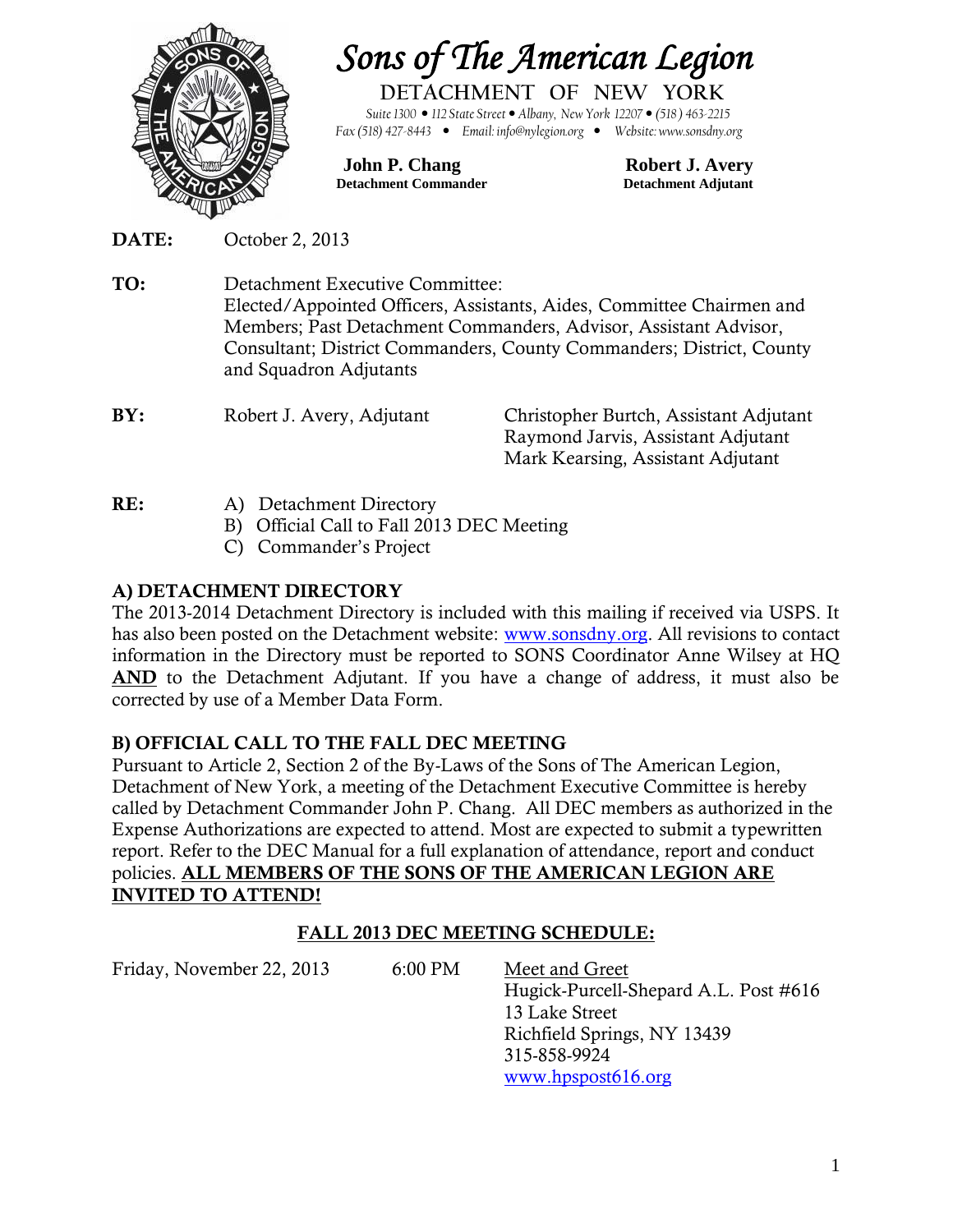| Saturday, November 23, 2013 | $9:00$ AM         | DEC Meeting – Call to Order<br>Hugick-Purcell-Shepard A.L. Post #616<br>13 Lake Street<br>Richfield Springs, NY 13439 |
|-----------------------------|-------------------|-----------------------------------------------------------------------------------------------------------------------|
|                             | $9:15 \text{ AM}$ | DEC Meeting – In Recess                                                                                               |
|                             | $9:15$ AM         | - 10:50 AM Commission / Committee Meetings                                                                            |
|                             | 11:00 AM          | <b>DEC Meeting-Reconvenes</b>                                                                                         |
|                             | 11:45 PM          | Lunch                                                                                                                 |
|                             | 12:20 PM          | DEC Meeting – Reconvenes                                                                                              |
|                             |                   |                                                                                                                       |

## **COMMISSION/COMMITTEE MEETINGS:**

| $9:15 AM - 10:05 AM$    | Legislative Commission<br>Conventions and Meetings Committee<br>Member Training and Development Committee<br>Membership Committee             |
|-------------------------|-----------------------------------------------------------------------------------------------------------------------------------------------|
| $9:35$ AM $-10:25$ AM   | Americanism Commission<br>Children & Youth Commission<br>VA & R Commission<br><b>Public Relations Commission</b><br><b>Finance Commission</b> |
| $10:00$ AM $- 10:50$ AM | <b>Internal Affairs Commission</b>                                                                                                            |

#### **Attire for the Fall Executive Committee Meeting is "Business Casual".**

Lodging: There is no lodging available in Richfield Springs. A block of rooms has been held until October 22, 2013 at the Best Western Inn, 50 Commons Drive, Cooperstown, NY 13326 at a cost of \$95.00 per night plus tax. Reference your reservation as being part of the Sons of The American Legion group. *You must bring your own tax exempt form.* The hotel phone number is (607) 547-7100. Cooperstown is located approximately 15 miles south of Richfield Springs.

### **FALL 2013 DEC MEETING REPORTING PROCEDURES:**

 The following Committee Chairmen will also attend the Internal Affairs Commission Meeting to provide a report:

> Conventions and Meetings Committee Member Training and Development Committee